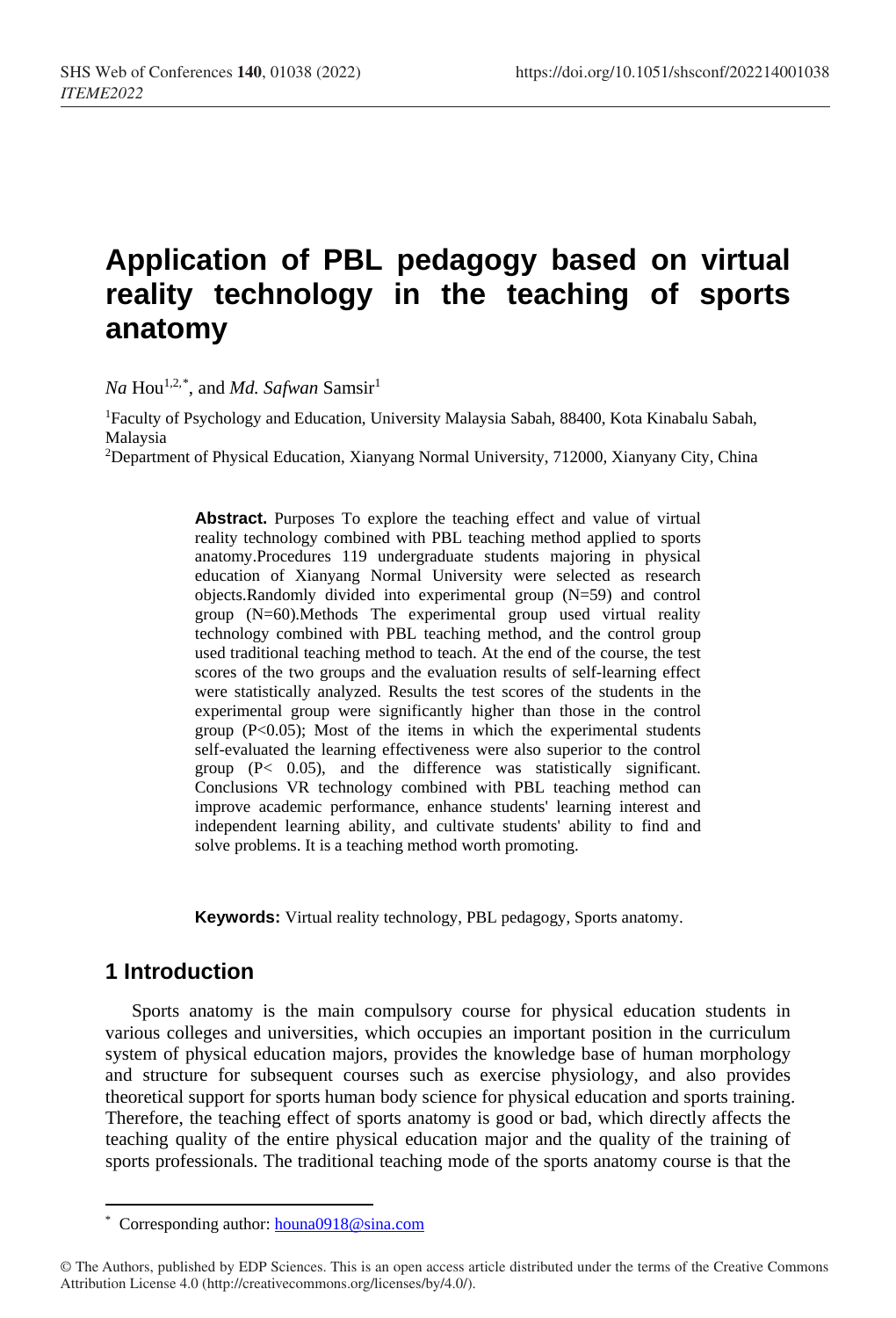teacher explains the combination of PPT, specimens, wall charts, and the use of models to strengthen the intuitive and image teaching effect, and the teaching process is still dominated by the teacher, that is, the teacher speaks and the student listens to this traditional teaching mode. The teaching method is still to present the structure of the human body to students through the two-dimensional vision composed of PPT pictures and text. As a result, students still do not have a clear understanding of the structure of the human body and the adjacent relationship of various organs after learning, and the learning effect is not good. The main reason is that the teaching method lacks innovative teaching methods and the traditional single teaching methods, resulting in the loss of students' learning interest and learning initiative, and the learning effect is poor. Therefore, how to exert students' subjective initiative in the teaching of sports anatomy and stimulate students' interest in learning is extremely important. With the reform of education and teaching, some new advanced teaching methods have been introduced into China from the West, such as PBL teaching method and TBL teaching method. And with the development of network technology and digital technology, virtual reality technology (VR) appeared and was introduced into the field of education. All these have brought opportunities for the innovation of China's education and teaching mode and the improvement of the teaching quality of undergraduate education. At present, it is not uncommon to apply VR technology to education, and Merchant et al. have found that VR technology generally promotes learning results through meta-analysis of 69 experimental studies in the VR literature [1].In recent years, in the courses of anatomy and physiology in various colleges and universities in China, PBL teaching methods have been widely used and achieved good teaching results. Based on this, this study organically integrates VR technology with PBL pedagogy to observe the teaching effect of this teaching mode applied to motor anatomy. In order to provide reference for the reform of sports anatomy teaching.

# **2 Overview of related theories**

### **2.1 Introduction to virtual reality technology (VR)**

Virtual Reality Technology (VR) is a computer simulation technology that creates and experiences an interactive three-dimensional virtual environment: the virtual environment provides users with multiple sensory stimuli such as vision, hearing, and touch, and the user can achieve natural interaction in the virtual environment through sensor devices such as helmet displays, data gloves, and somatosensory controller [2]. Burdea and Coiffet incorporated Immersion, Interaction, and Imagination as fundamental features of VR technology, also known as 3I features [3].

### **2.2 PBL pedagogy**

PBL (Problem Based Learning), or "Problem-Based Learning," was pioneered in the mid-1960s by Howard S. Barrows, a professor of medicine at McMaster University in Canada, and is a problem-based learning process that encounters problems, solves problems with clinical reasoning skills, identifies learning needs during interactions, and teaches itself. Apply newly acquired knowledge to problems and summarize what you have learned [4]. In the PBL teaching model, the teaching process can be five steps: creating a problem situation and asking questions; dividing groups and analyzing problems; collaborative learning and problem solving; group presentation and summary of reflections, evaluation and feedback, and other steps  $[5]$ . The central idea of this pedagogy is to take the student as the main body, the problem as the basis, the teacher as the guide, and the curriculum around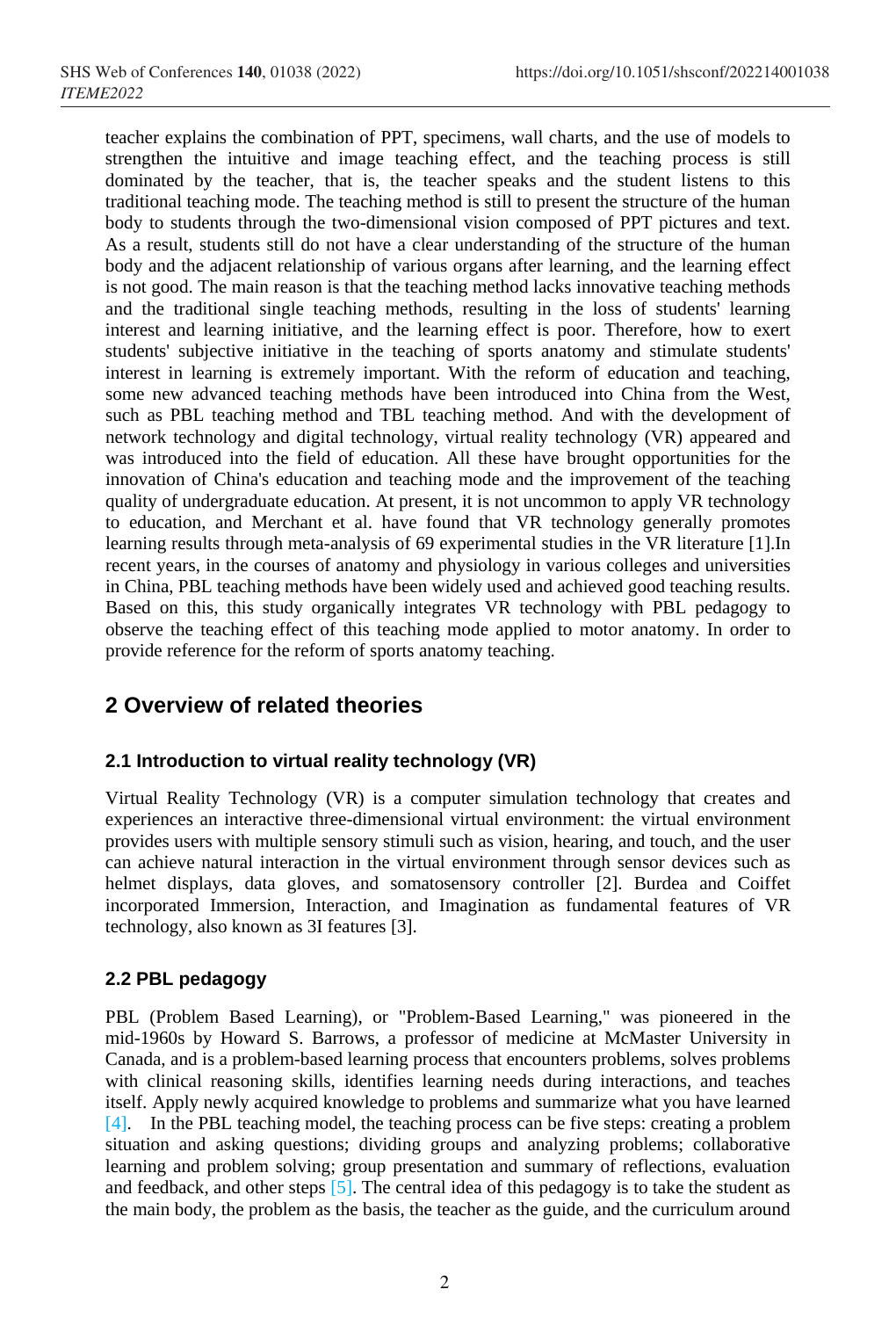the practical problems. It has great advantages over traditional discipline-centered teaching in terms of cultivating students' cooperative learning, problem solving, and practical thinking skills $[6]$ .

# **3 Research objects and methods**

### **3.1 Research objects**

119 undergraduate students of the 2021 class of physical education majoring in Xianyang Normal University were selected as research subjects, 18 female students and 101 male students, with an average age of 18 years old. Among them, there are 59 students in the 1st and 2nd classes as experimental classes, and 60 students in 3rd and 4th classes as control classes. Both the experimental and control groups were guided by the same teacher. Students in all four classes were randomly placed in the same class, and none had a basis in motor anatomy before admission.

### **3.2 Research methods**

### *3.2.1 Teaching method design and implementation*

The control classes still use traditional pedagogy.

The experimental class uses VR teaching technology combined with PBL teaching methods for teaching. The teacher assigns teaching-related content to students two days in advance according to the teaching objectives and plan, and designs relevant questions. The 59 students in the experimental group can be divided into groups of 5-6 people to divide labor and cooperate, comb through relevant materials in advance, such as textbooks, literature, networks, etc., report and discuss in small groups during class, and then give questions, comments, guidance and supplements according to the situation of the nursing report.

Teaching case: "Anatomical analysis of sports movements" is the focus and difficulty in the teaching of motor anatomy and motor systems. In the teaching of this knowledge point, the learning goal is to allow students to flexibly use the theories such as the form of movement of each link during human body movement, the muscles involved in the work, and the working nature of the muscles to analyze the specific actions in the exercise practice, so as to combine the theoretical knowledge of anatomy with teaching and practice. Therefore, when analyzing the one-handed shoulder shooting action, the following questions are designed: (i) In the one-handed shoulder shooting action, what form of movement does the joints of the upper limbs of the shooting, such as the shoulder straps, shoulder joints, elbow joints, wrist joints and hand joints, do?(ii)What are the muscles involved in the exercise? (ⅲ) What is the working nature of the muscles of the movement? Is the primary motility muscle contracted under working conditions? In the process of teaching the course, students are motivated, actively thinking, careful observation, and finally master the relevant anatomical knowledge, and are able to put forward their own different opinions. The PBL teaching model not only cultivates students' thinking ability, but also cultivates the ability to innovate.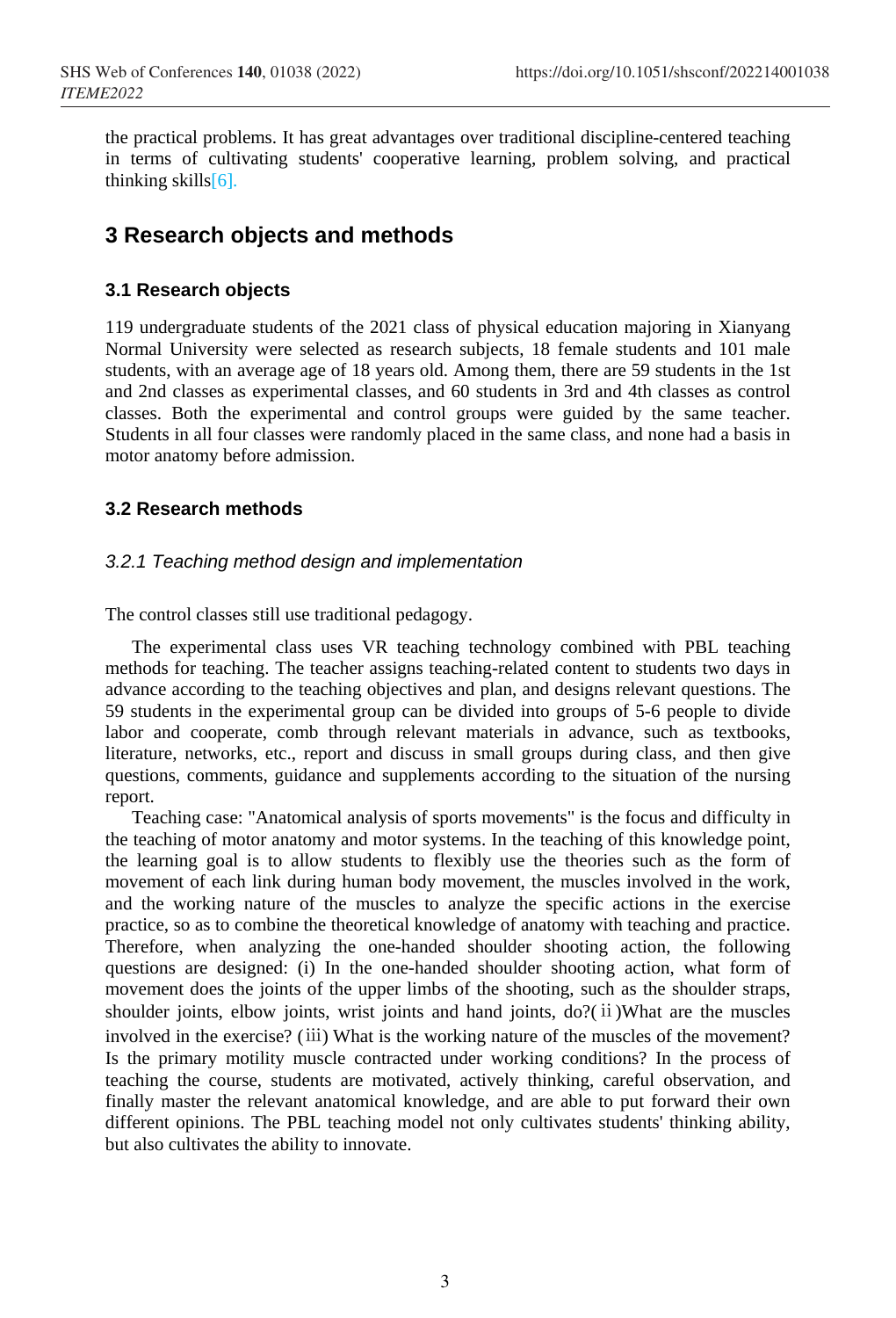#### *3.2.2 Teaching evaluation methods*

#### (i) Evaluation of examination results

After 16 weeks of 64 hours of exercise anatomy teaching, including 54 hours of theoretical classes and 10 hours of experimental classes. At the end of the course, the same test paper is used to conduct a closed-book theory test for both groups of students, and the test score is 100 points.

(ⅱ)Evaluation of learning effect

At the end of the course, students' evaluation of the teaching effect is examined by means of a questionnaire survey. The answer options are divided into "satisfied" and "dissatisfied", and the students answer themselves.

#### *3.2.3 Statistical Methods*

Use SPSS 16 for exam results and survey results. 0 Statistical software performs statistical analysis, and the chi-square test is used to compare and analyze the experimental group and the control group. All statistical tests are bilateral, the test level is  $\alpha = 0.05$ , and the difference between P<0.05 is statistically significant.

## **4. Results and analysis**

#### **4.1 Assessment results**

It can be seen from Table 1 that the test scores of students in the experimental class who participated in the VR teaching technology combined with PBL teaching method were significantly higher than those in the control class, and the difference was statistically significant (P<0. 001)

| Group              |    | X±SD             |      |                                    |
|--------------------|----|------------------|------|------------------------------------|
| Experimental group | 59 | $78.23 \pm 8.51$ | 4.21 | $\stackrel{<}{\scriptstyle 0.001}$ |
| Control group      | 60 | 83.85±7.53       |      |                                    |

**Table 1.** Comparison of the results of the two groups  $(x \pm s, \text{ points})$ .

#### **2 Comparison of teaching effect evaluations between the two groups of 4. students**

From Table 2, it can be seen that VR technology combined with PBL teaching method applied to sports anatomy teaching is significantly better than traditional teaching methods in terms of improving students' learning interest and independent learning ability, and the results are very significantly different (P< 0.01).It is also superior to traditional pedagogy in terms of effective communication between teachers and students and the mastery and use of knowledge, and its differences are significant ( $P < 0.05$ ). In terms of cultivating teamwork spirit and problem-solving skills among students, there is no significant difference from traditional teaching methods,  $P > 0.05$ . This may be related to the fact that the object of our current research is a freshman. Because most of the learning in the primary and secondary education stage before the university adopts the traditional teacher-led traditional teaching method, when the university begins to use the new teaching mode, its ability to find problems and solve problems is difficult to improve for a while, and it takes a long time of training to achieve good results.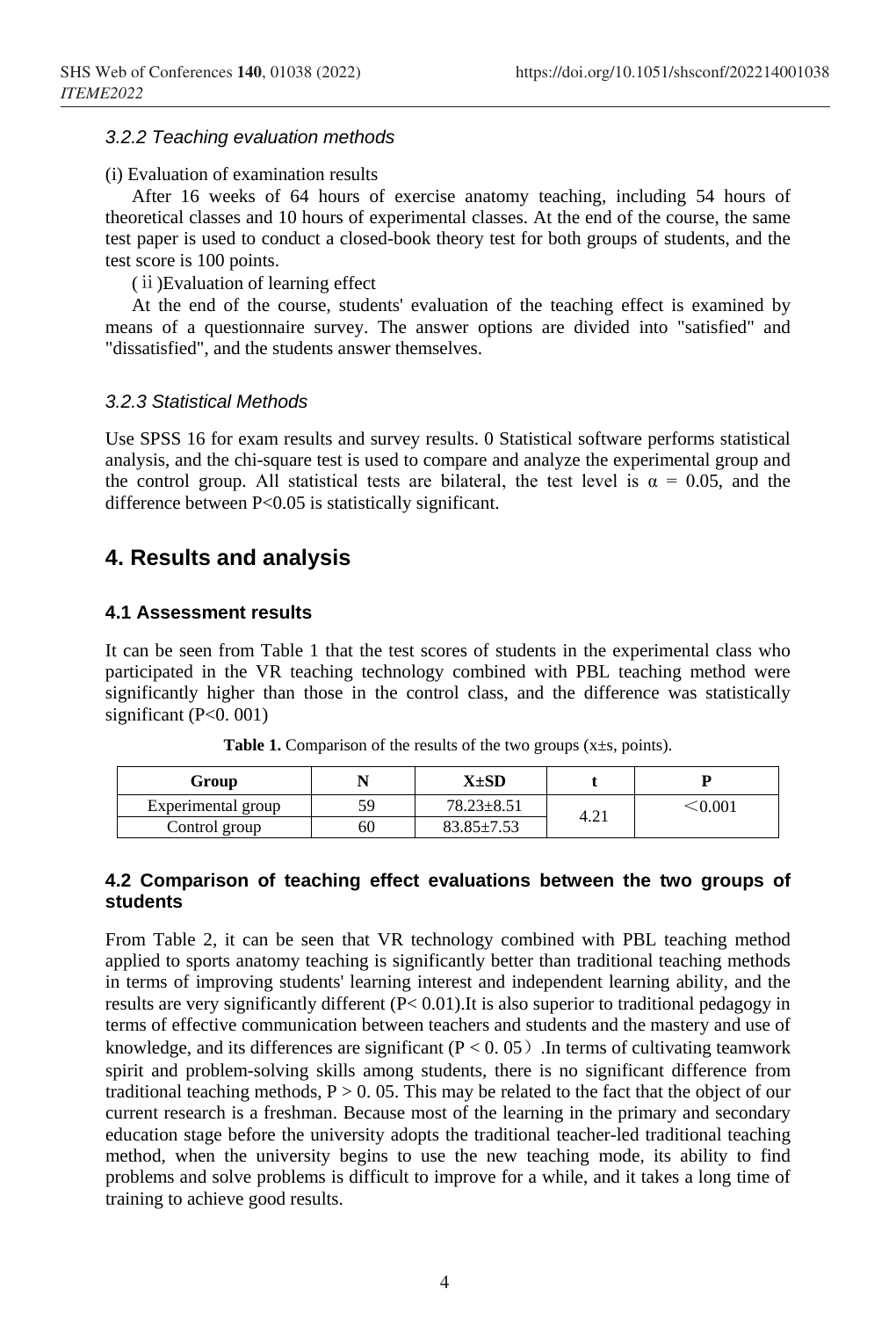| <b>Item</b>                                                    | <b>Experimental group</b><br>$(n=59)$ |              | Control group $(n=60)$ |              | $\chi^2$ | P      |
|----------------------------------------------------------------|---------------------------------------|--------------|------------------------|--------------|----------|--------|
|                                                                | <b>Satisfied</b>                      | dissatisfied | <b>Satisfied</b>       | dissatisfied |          |        |
| interest<br>Increase<br>in learning                            | 50(84.7%)                             | $9(15.2\%)$  | 29(48.3%)              | 31(51.7%)    | 7.942    | 0.005  |
| Improve<br>self-directed<br>learning ability                   | 53(89.8%)                             | $6(10.1\%)$  | 28(46.7 %)             | 32(53.3%)    | 13.630   | 0.0003 |
| skills<br>Teamwork<br>development                              | 38(64.4 %)                            | $21(35.6\%)$ | 28(46.7 %)             | 32(53.3%)    | 3.006    | 0.073  |
| Effective<br>communication<br>between teachers<br>and students | 48(81.4 %)                            | $11(18.6\%)$ | 26(43.3%)              | 34(56.7 %)   | 4.235    | 0.038  |
| Effective<br>communication<br>between teachers<br>and students | $49(83.1\%)$                          | $10(16.9\%)$ | $41(68.3\%)$           | 20(31.7%)    | 4.621    | 0.03   |
| Ability to discover<br>solve<br>and<br>problems                | $41(69.4\%)$                          | $18(30.6\%)$ | 3761.7%)               | 23(38.3 %)   | .075     | 0.252  |

Table 2. Comparison of the evaluation of the teaching effects of the two groups of students.

# **5 Discussion**

### **1 Advantages of VR technology combined with PBL pedagogy applied to 5. the teaching of motor anatomy**

Sports anatomy belongs to the morphological category, the teaching content mainly includes the morphological structure of important motor organs of the human body and the components of various tissues and organs closely related to movement, the theoretical basis and principle of the analysis of the anatomy of motor movements, etc., the content is large, and there are many conceptual terms. Students are more boring and difficult to remember, and the traditional teaching method is mainly the teacher's explanation plus PPT pictures and text display; and the sports anatomy experimental class time is relatively insufficient, and the university does not invest enough in the laboratory, resulting in fewer laboratory specimen models, and some even no cadaver specimens. All of these factors affect students' interest and enthusiasm in learning motor anatomy, resulting in poor learning results.

PBL is a kind of problem-based learning, is a student-oriented teaching method, PBL teaching method strengthens the teaching interaction between teachers and students, that is, the question answer link requires cooperation and communication between teachers and students, which can not only exercise the communication ability and language expression ability of college students, but also cultivate the team spirit of college students, and at the same time, the student-led teaching mode also greatly improves students' learning interest and independent learning ability.

However, the PBL teaching method or the traditional teaching method still cannot show the structure of the human body to students in an intuitive and three-dimensional mode, and it cannot cultivate students' three-dimensional thinking ability. As a result, students' microscopic structures and adjoining relationships with human organs remain blurred after the end of their studies. With the development of education informatization, teaching methods have also been continuously innovated. The emergence of VR technology and applied to the teaching of motor anatomy, through the virtual simulation software to form a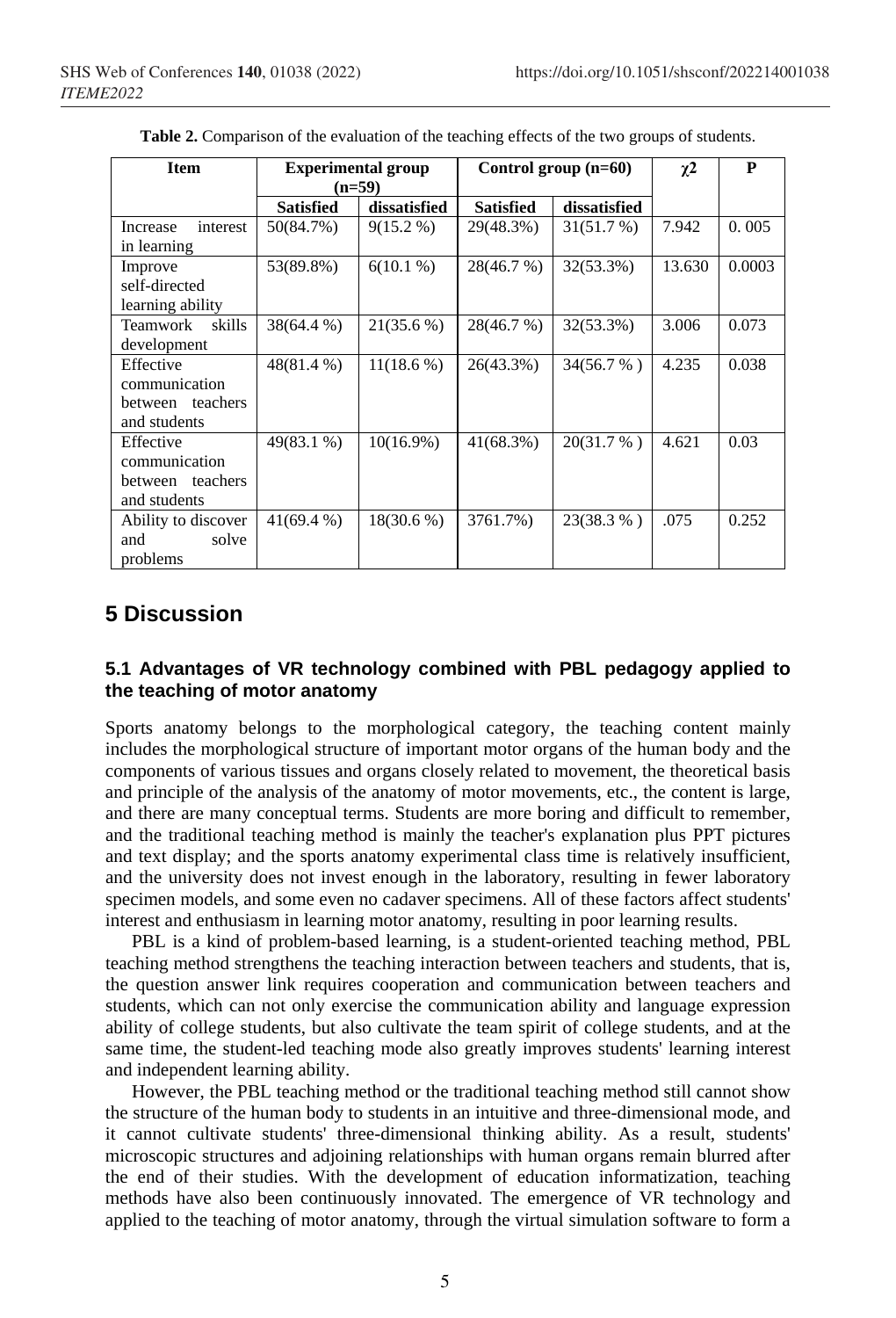digital model of human anatomy with three-dimensional effect, intuitively display the spatial structure of human organs for students, enhance the immersion of learning, and increase the interaction between teachers, students and students and the environment.VR technology helps students transfer the anatomy knowledge learned in virtual situations to real sports, which not only promotes the mastery of college students' basic knowledge, but also improves the ability of college students to link sports anatomy theory with sports practice.

### **5.2 Problems and improvement strategies that arise in teaching practice**

In the exploration of teaching practice, there are also some problems, such as some students are resistant to the new teaching mode, believe that it increases their learning burden, and are still accustomed to passively accepting the traditional teaching of knowledge instead of learning knowledge on their own initiative. There are also a small number of students who have insufficient initiative in learning and insufficient preparation before class, resulting in their lack of real participation in the discussion and learning in the classroom, insufficient understanding of knowledge, and weak grasp. In view of the above problems, first of all, it is necessary to let students have the important position and role of sports anatomy in the teaching of sports science, and improve their initiative. Secondly, in the future teaching, it is also necessary to improve the teaching evaluation method, which can increase the performance of classroom discussion, the mutual evaluation of the learning process by group members, chapter tests and debriefing assignments, and include them in the overall evaluation score at the end of the term, so as to improve the active participation of students in the learning process. In addition, due to the emphasis on question-based teaching in the process of VR technology combined with PBL pedagogy, higher requirements are also put forward for teachers. Teachers are required to be prepared to discuss the outline before class, and to be familiar with the syllabus and the actual situation of students; Teachers should also continuously improve their comprehensive quality [7], because the PBL pedagogy requires teachers not only to have solid professional knowledge, but also to master the knowledge of related disciplines and sports practices, and to have good educational and teaching skills in order to answer the questions raised by students well.

VR technology support needs to be further improved, VR system is a multi-sensory interactive system, but for now the most used is vision. Studies have shown that a more comfortable experience can only be achieved when the resolution reaches 4K or even higher, and the resolution of most current VR monitors is far from enough. For young students, long-term wear may cause adverse visual effects. And according to the feedback of many adult users, wearing VR glasses for a long time will produce a sense of vertigo, and the sensing equipment and control equipment also have the phenomenon of slow feedback. All of the above aspects affect the user's sense of experience. However, with the further development of information technology, these problems will gradually be solved.

# **6 Conclusion**

In short, VR technology combined with PBL pedagogy applied to sports anatomy teaching can improve academic performance, enhance students' learning interest and independent learning ability, help cultivate teachers' and students' communication skills and teamwork skills between classmates, and cultivate students' ability to find and solve problems. It shows that this teaching method is worthy of promotion and application in the teaching of sports anatomy.